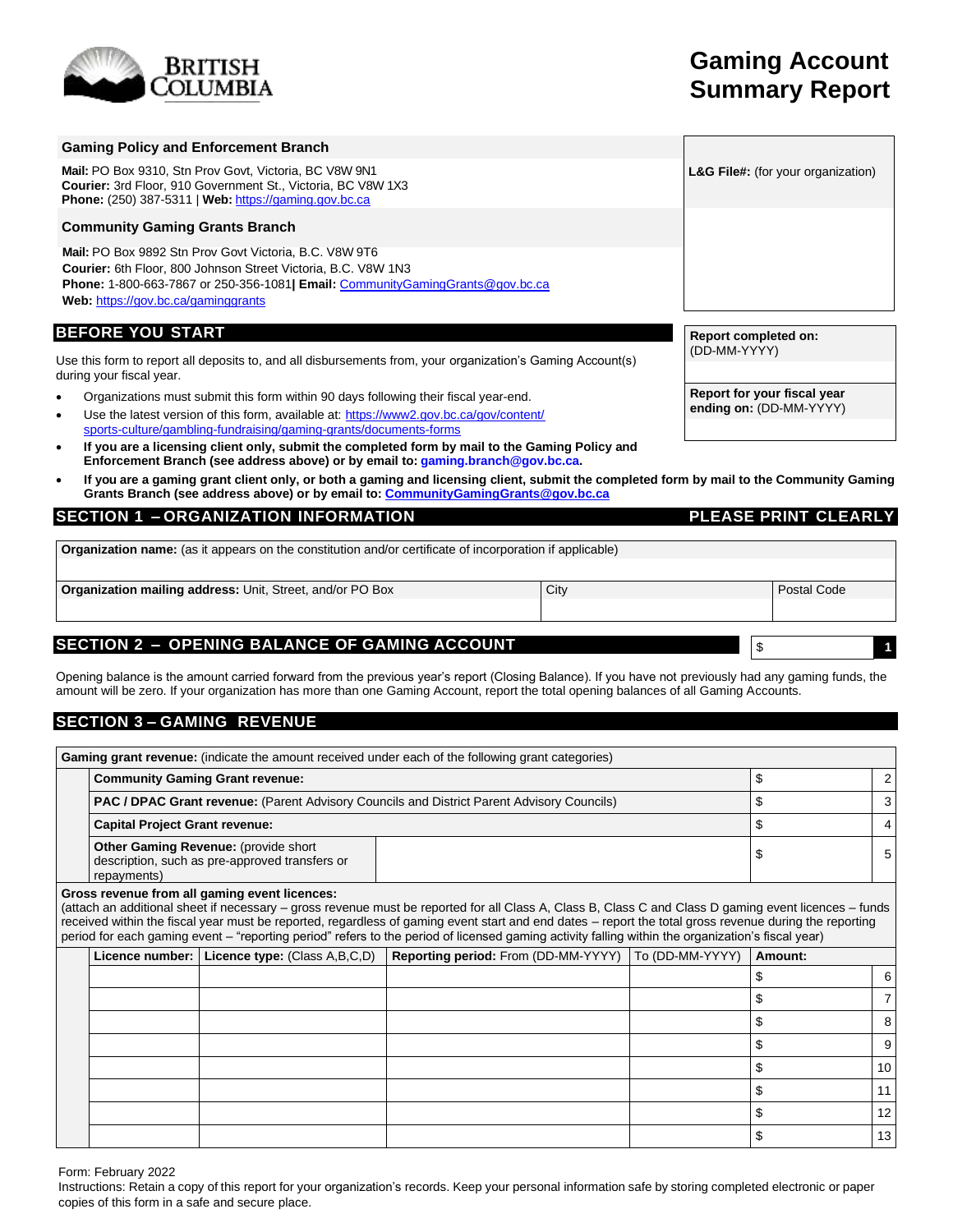| Other gaming revenue: (attach an additional sheet if necessary)                                                                      |  |  |                 |  |  |  |
|--------------------------------------------------------------------------------------------------------------------------------------|--|--|-----------------|--|--|--|
| GST rebate, interest, or revenues from the sale of assets purchased with gaming funds:                                               |  |  | 14 <sub>1</sub> |  |  |  |
| Gaming fund donations from other organizations: (name of organization and amount received – attach an additional sheet if necessary) |  |  |                 |  |  |  |
|                                                                                                                                      |  |  | 15 <sub>1</sub> |  |  |  |
|                                                                                                                                      |  |  | 16 <sup>1</sup> |  |  |  |
|                                                                                                                                      |  |  | 17 <sub>l</sub> |  |  |  |
| Total gaming revenue: (add lines 2 to 17)                                                                                            |  |  |                 |  |  |  |

# **SECTION 4 – PRIZE COSTS AND EXPENSES FOR LICENSED GAMING EVENTS**

#### **Prize costs for licensed gaming events:**

(indicate the prize costs in each of the following categories – prizes are all cash and merchandise paid to players during licensed gaming events – if prizes were donated the prize cost is zero)

| <b>Bingo prize costs:</b> (total cost of all bingo gaming event licence prizes)                 |  |  | 19 |
|-------------------------------------------------------------------------------------------------|--|--|----|
| <b>Ticket raffle prize costs:</b> (total cost of all ticket raffle gaming event licence prizes) |  |  | 20 |
| <b>Other prize costs:</b> (specify licence type Class A, B, C, D)                               |  |  | 21 |
| Total prize costs: (add lines 19 to 21)<br>>>> 8                                                |  |  |    |

#### **Expenses for licensed gaming events:**

(indicate the expenses in each of the following categories – these costs include advertising and marketing, salaries and wages, facility rental, bingo paper, contract fees for gaming service providers, printing, postage and mailing, supplies and other miscellaneous costs associated with licensed gaming events)

| <b>Bingo expenses:</b> (total expenses for all bingo gaming event licences)                 |                    | 23 <sub>1</sub> |
|---------------------------------------------------------------------------------------------|--------------------|-----------------|
| <b>Ticket raffle expenses:</b> (total expenses for all ticket raffle gaming event licences) |                    | 24 <sup>1</sup> |
| <b>Other gaming event expenses:</b> (specify licence type)                                  |                    | 251             |
| Total gaming event expenses: (add lines 23 to 25)                                           | $>>$ $\frac{6}{3}$ |                 |

# **SECTION 5 – NET GAMING PROCEEDS AND DISBURSEMENTS FROM GAMING ACCOUNT**

| Net gaming proceeds: (subtract lines 22 and 26 from line 18)                                                                                                              | >>> IS  | 27 |
|---------------------------------------------------------------------------------------------------------------------------------------------------------------------------|---------|----|
| Total gaming revenue available for disbursement: (add lines 1 and 27)                                                                                                     | >>> IS  | 28 |
| Total Capital Project Grant disbursements (if applicable): Please itemize how Capital Project Grant funds were<br>disbursed on the Capital Project Grant Supplement only. | $>>$ \$ | 29 |
| .                                                                                                                                                                         |         |    |

**Gaming fund disbursements:**(attach an additional sheet if necessary – itemize how gaming funds were disbursed – identify cheques, electronic fund transfer, debit card, bank charges or other reference number and include the level of detail outlined below). Do not include itemized Capital Project Grant disbursements below.

| Date:<br>(DD-MM-YYYY) | Cheque, EFT, or<br>Reference #:                       | <b>Disbursed to:</b> | <b>Purpose:</b> | Amount:  |    |
|-----------------------|-------------------------------------------------------|----------------------|-----------------|----------|----|
|                       |                                                       |                      |                 | \$       | 30 |
|                       |                                                       |                      |                 | \$       | 31 |
|                       |                                                       |                      |                 | \$       | 32 |
|                       |                                                       |                      |                 | \$       | 33 |
|                       |                                                       |                      |                 | \$       | 34 |
|                       |                                                       |                      |                 | \$       | 35 |
|                       |                                                       |                      |                 | \$       | 36 |
|                       |                                                       |                      |                 | \$       | 37 |
|                       |                                                       |                      |                 | \$       | 38 |
|                       |                                                       |                      |                 | \$       | 39 |
|                       |                                                       |                      |                 | \$       | 40 |
|                       |                                                       |                      |                 | \$       | 41 |
|                       |                                                       |                      |                 | \$       | 42 |
|                       |                                                       |                      |                 | \$       | 43 |
|                       |                                                       |                      |                 | \$       | 44 |
|                       |                                                       |                      |                 | \$       | 45 |
|                       | Total gaming fund disbursements: (add lines 29 to 45) |                      |                 | $\gg$ \$ | 46 |

Form: February 2022 Page 2 of 4

Instructions: Retain a copy of this report for your organization's records. Keep your personal information safe by storing completed electronic or paper copies of this form in a safe and secure place.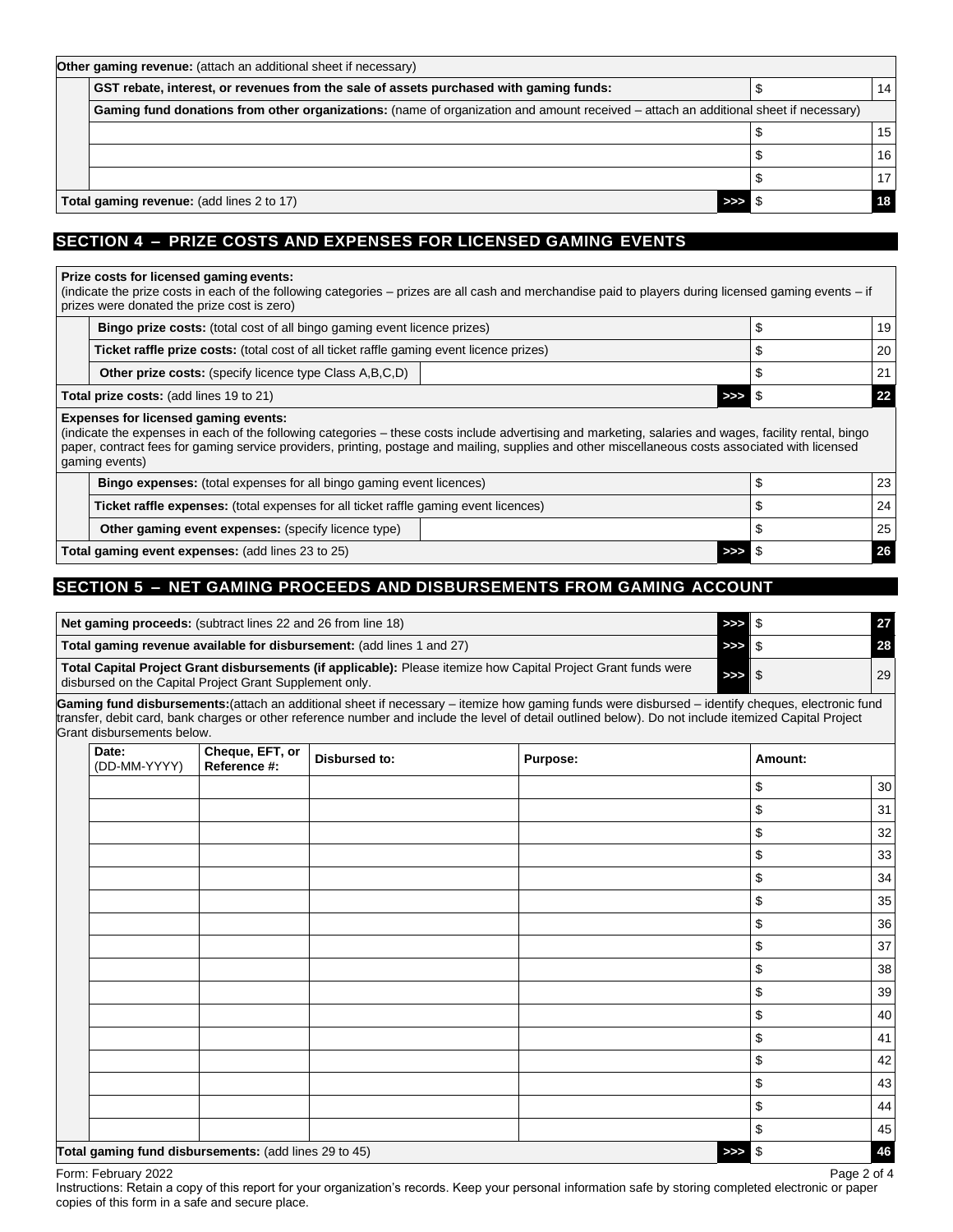#### **SECTION 6 - CLOSING BALANCE** (subtract line 46 from line 28)

The closing balance must agree with your organization's financial records (general ledger balance or whatever other accounting record supports your organization's financial statements) and is to be carried forward as the opening balance to the next Gaming Account Summary Report.

#### **SECTION 7 – GAMING ACCOUNT INFORMATION AT FISCAL YEAR END**

|                                                                                          | <b>Financial institution name:</b> (the name of your bank, credit union, etc.)                               |  |                        |    |          |    |  |  |
|------------------------------------------------------------------------------------------|--------------------------------------------------------------------------------------------------------------|--|------------------------|----|----------|----|--|--|
| City<br><b>Financial institution address: Unit, Street, and/or PO Box</b><br>Postal Code |                                                                                                              |  |                        |    |          |    |  |  |
|                                                                                          |                                                                                                              |  |                        |    |          |    |  |  |
|                                                                                          | Account information and balances: (attach an additional sheet if necessary)                                  |  |                        |    |          |    |  |  |
|                                                                                          | <b>Account type:</b>                                                                                         |  | <b>Account number:</b> |    | Balance: |    |  |  |
|                                                                                          | <b>Gaming Account at fiscal year-end:</b>                                                                    |  |                        | \$ |          | 48 |  |  |
|                                                                                          | <b>Term deposit(s):</b> (gaming funds only)                                                                  |  |                        | S  |          | 49 |  |  |
|                                                                                          | GIC(s): (gaming funds only)                                                                                  |  |                        |    | \$       | 50 |  |  |
|                                                                                          | <b>Other:</b> (short description):                                                                           |  |                        | S  |          | 51 |  |  |
|                                                                                          | 52<br><b>Total of account balances:</b> (add lines 48 to $51 -$ this total must agree with line $47$ )<br>>> |  |                        |    |          |    |  |  |

#### **SECTION 8A – SERVICE CLUBS**

Service Clubs (e.g. Lions Club, Kiwanis Club, Rotary Club) may retain up to 15 per cent of the net proceeds from their licensed gaming activities and 15 per cent of their community gaming grant; refer to the appropriate guidelines for additional information. Identify which of the above disbursements are included in the permitted percentage and the applicable gaming event licence and/or community gaming grant application number(s).

| Total percentage retained:<br>(gaming event licence)   | % | Gaming event licence number:                  |
|--------------------------------------------------------|---|-----------------------------------------------|
| Total percentage retained:<br>(community gaming grant) | % | Community gaming grant<br>application number: |

## **SECTION 8B – ORGANIZATION OPERATING COSTS**

For grants received after **April 1, 2022**, Community Gaming Grant recipients can use up to 15 percent of the total grant funds toward organizational operational costs. These costs do not need to be related to the direct delivery of the program. Refer to the appropriate guidelines for additional information. Identify the applicable community gaming grant application number(s). Please note this does not apply to PAC or DPAC grants.

| Total percentage retained:<br>%<br>' gaming grant,<br>(community | <b>Community gaming grant</b><br>application number: |
|------------------------------------------------------------------|------------------------------------------------------|
|------------------------------------------------------------------|------------------------------------------------------|

# **SECTION 9 – COMMUNITY BENEFIT**

Briefly describe how the broader community benefited from your organization's gaming grant funded programs for the fiscal year covered by this report. For each funded program, please provide statistics (if applicable), including, for example: the number of people served, attendees or participants, public access such as number of events, classes, sessions or operating times. Please note that this information may be made publicly available by the Community Gaming Grants Branch. (Limit your description to 300 words. A max of three photos may also be included in this report.)

Form: February 2022 Page 3 of 4

Instructions: Retain a copy of this report for your organization's records. Keep your personal information safe by storing completed electronic or paper copies of this form in a safe and secure place.

\$ **47**